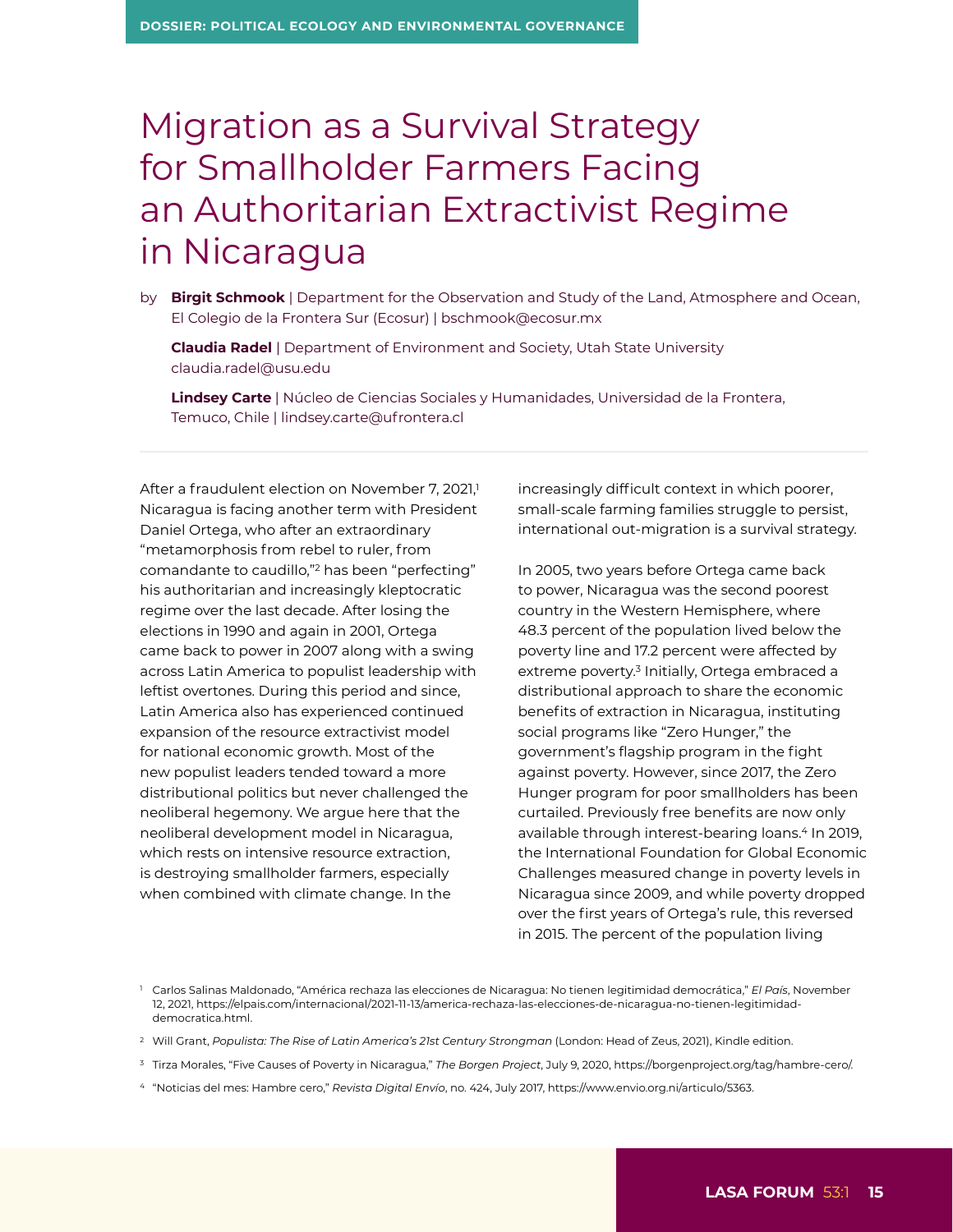below the poverty line in 2009 changed from 44.7 percent, down to 39.0 percent in 2015, and back up to 44.4 percent in 2019. The incidence of extreme poverty also showed a downward trend in the first years of the analysis period and an upward trend from 2015 onward.5

Ortega's paternalist politics with handouts to smallholders, even as those handouts diminish, has been accompanied by resource extraction largely to the benefit of the country's connected and wealthy elite. Nicaragua's rural "development" model centers on monoculture cultivation for the export of primary products, the uncontrolled expansion of agricultural frontiers, the destruction of forests to open additional land for ranching, and more and more mining concessions. Rural families confront increasingly difficult climatic conditions for agricultural production, as Nicaragua is among the countries in the world most affected by meteorological events, such as storms, floods, heat waves, and droughts.<sup>6</sup> Along the Pacific coast, some meteorological stations have registered a decrease in precipitation between 6 percent and 10 percent, and increasing temperatures, which severely threaten smallholders' harvests and often cause total crop loss. Much of Nicaragua's corn and bean, staples for feeding its population,

are produced by smallholders, and these crops are anticipated to experience severe losses due to climate change.7

Deforestation rates have soared. In 2013, Hansen et al. reported that Nicaragua had one of the highest rates of tropical deforestation in Central America.8 The country continued to experience alarming forest loss as the agricultural frontier moved eastward into protected primary rainforest areas and Indigenous territories along the Atlantic coast.9 Forests have been cleared by the lumber mafia as well as semi-subsistence farmers seeking adequate lands, and this frontier has since given way to monocultures and cattle ranching. In 2000, 42 percent of national territory was covered in forest and 36 percent was used for agriculture and livestock. By 2010, forest cover had decreased to 31 percent and agricultural use had increased to 50 percent of the territory. By 2015, forest covered 30 percent of the country, or only 39,078 km2, 10 and, according to the Nicaraguan Ministry of Environment and Natural Resources, pasture covered around 36 percent, or 42,988 km2. 11 Between 2015 and 2020 deforestation rates are reported to have been as high as 2.56 percent annually.<sup>12</sup> Twentyone percent of the deforestation between 2011 and 2018, or 8,150 km2, occurred in Bosawás and Indio Maíz,<sup>13</sup> the two reserves protecting

- <sup>5</sup> Fundación Internacional para el Desafío Económico Global (FIDEG), *Encuesta de hogares para medir la pobreza en Nicaragua: Informe de resultados 2019*, <http://fideg.org/wp-content/uploads/2020/12/Informe-Pobreza-FIDEG-2019.pdf>.
- <sup>6</sup> David Eckstein, Marie-Lena Hutfils, and Maik Winges, *Global Climate Risk Index 2019: Who Suffers Most from Extreme Weather Events? Weather-Related Loss Events in 2017 and 1998 to 2017*, Briefing Paper (Bonn, Germany: Germanwatch, 2018).
- <sup>7</sup> Sharon Gourdji, Peter Läderach, Armando Martínez Valle, Carlos Zelaya Martínez, and David Lobell, "Historical Climate Trends, Deforestation, and Maize and Bean Yields in Nicaragua," *Agricultural and Forest Meteorology* 200 (2015): 270–281, DOI: 10.1016/j. agrformet.2014.10.002.
- <sup>8</sup> M. C. Hansen, P. V. Potapov, R. Moore, et al., "High-Resolution Global Maps of 21st-Century Forest Cover Change," *Science* 342, no. 6160 (2013): 850–853.
- <sup>9</sup> Betts, Joel T., Gerald R. Urquhart, Jareth Román-Heracleo, and Jossely Flores Mc.rea, 2021. "Effects of Deforestation from Cattle Ranching over Time on Protected Rainforest Streams in the Rama-Kriol Territory, Nicaragua," *Hydrobiologia* (2021): [https://doi.](https://doi.org/10.1007/s10750-021-04684-w) [org/10.1007/s10750-021-04684-w](https://doi.org/10.1007/s10750-021-04684-w).
- <sup>10</sup> Ronnie De Camino Velozo, *Diagnóstico del sector forestal en Nicaragua: Movilizando el Sector Forestal y Atrayendo Inversiones,* Nota Técnica N° IDB-TN-01610 (Banco Interamericano de Desarrollo, 2018).
- <sup>11</sup> Ministry of the Environment and Natural Resources (MARENA), *Atlas de cobertura forestal y deforestación en Nicaragua 1969- 2015,* Estrategia Nacional para la Reducción de Emisiones por Deforestación y Degradación Forestal (ENDE-REDD +) (Managua, Nicaragua: Ministerio del Ambiente y los Recursos Naturales, 2018).
- <sup>12</sup> OCCRP, *Nicaragua's Forgotten Deforestation Crisis*, [https://www.occrp.org/en/investigations/nicaraguas-forgotten](https://www.occrp.org/en/investigations/nicaraguas-forgotten-deforestation-crisis)[deforestati](https://www.occrp.org/en/investigations/nicaraguas-forgotten-deforestation-crisis)on-crisis.
- <sup>13</sup> Amaru Ruiz Alemán, "La Reserva Biológica Indio Maíz: Un tesoro natural que estamos perdiendo," *Revista Digital Envío*, no. 465 (December 2020),<https://www.envio.org.ni/articulo/5853>.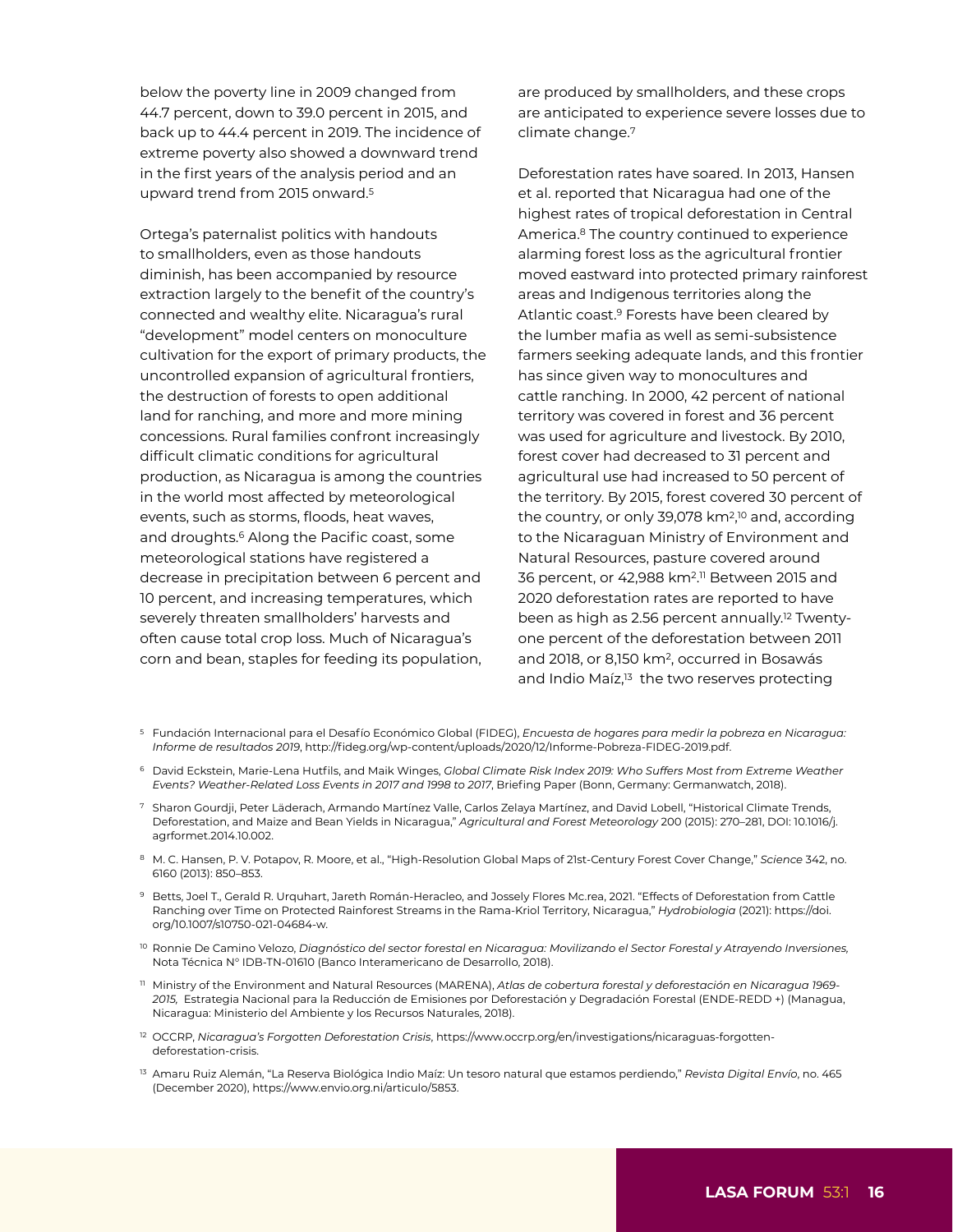the largest areas of contiguous forest and with significant Indigenous populations. Much of the deforestation was spearheaded by Alba Forestal, a joint Nicaraguan-Venezuelan logging company<sup>14</sup> and a business in the hands of the governing party's business group.15 Launched in 2009, ALBA Forestal was supposed to collect and process trees felled by Hurricane Felix in 2007. According to a National Institute of Forestry (INAFOR) report, Felix left some US\$320 million worth of felled wood. The company's government backers promised that revenues would be invested into Nicaragua's Caribbean communities. Five years after launching, ALBA Forestal was still operating, but the destination of the wood and associated revenue was unknown.16

Today, large areas in the country are dedicated to monocultures. For years, peanuts and African palms were grown as monocultures; new are oranges and pineapples and Robusta coffee.17 This strategy has been intensified by Ortega as a purported route for addressing rural unemployment and poverty. But it has long been established that the industrialization that accompanies monocultural production, for example in sugarcane, also means mechanization, with fewer and fewer agricultural workers needed. One of the most troublesome consequences of extensive monoculture farming is the elimination of biological diversity, in addition to the well-known human and ecosystem impacts of high agrochemical use, deteriorating soil structure, and intensified water demand.

In parallel, mining concessions to international, mostly Canadian companies have flourished and often poisoned surrounding lands. Since 2020, raw gold has been Nicaragua's most important export, ahead of meat, coffee, and sugar. In 2021, the sector expects exports worth \$750 million and in 2023, \$1 billion. The United States receives more than 45 percent of this gold. This boom is due partly to the rise in gold prices and partly to the growth of mining in Nicaragua. As of April 2021, the concession area for metal mining is 9,236.81 km2, which is equivalent to 7.76 percent of the national land area; the area requested for gold and silver mining is 19,151.28 km2, which would be equivalent to 16.09 percent of the national land area.18 According to the Humboldt Center, in the last two to three years there has been a process of concentration in mining and associated concessions, favoring a single company, the Canadian company Calibre Mining, which owns 72 percent of the concession area.<sup>19</sup>

The controversial Nicaraguan Canal Project is another, more visible example of international concessions driving land expropriation and environmental destruction in the country. In 2013, the Chinese firm Hong Kong Nicaragua Canal Development (HKND), led by billionaire Wang Jin, was granted a 50-year concession to build an interoceanic canal joining the Caribbean and the Pacific Ocean, sparking protests by potentially affected farmers and environmental activists. Experts have noted that the project is unviable due to costs and time frame.20 Land expropriations needed to build the canal

- <sup>14</sup> Benjamin Witte-Lebhar, "President Daniel Ortega Sets Sights on Nicaragua's Forestry Resources," University of New México Digital Repository, 2014, <https://digitalrepository.unm.edu/noticen/10146>.
- <sup>15</sup> Ruiz Alemán, "La Reserva Biológica Indio Maíz."
- <sup>16</sup> Witte-Lebhar, "President Daniel Ortega Sets Sights."
- <sup>17</sup> Selmina Flores, "Cambiar Nicaragua pasa por tomar conciencia de la emergencia ambiental y por renunciar a la lógica extractivista del modelo productivo," *Revista Digital Envío*, no. 462 (September 2020), <https://www.envio.org.ni/articulo/5812>.
- <sup>18</sup> Néstor M. Avedaño Castellón, *Análisis de la actividad minera en Nicaragua 2015–2020.* (Cámara Minera de Nicaragua/CAMINIC, COSEP y COPADES, 2020).
- <sup>19</sup> "Noticias Nicaragua: Auge de la minería de oro," *Revista Digital Envío*, no. 470 (May 2021), <https://www.envio.org.ni/articulo/5902>.
- <sup>20</sup> Brad Plumer, "The Fiasco That Is the Nicaragua Canal, Explained," *Vox*, February 26, 2015, [https://www.vox.com/2015/2/26/8114151/](https://www.vox.com/2015/2/26/8114151/nicaragua-canal) [nicaragua-canal](https://www.vox.com/2015/2/26/8114151/nicaragua-canal).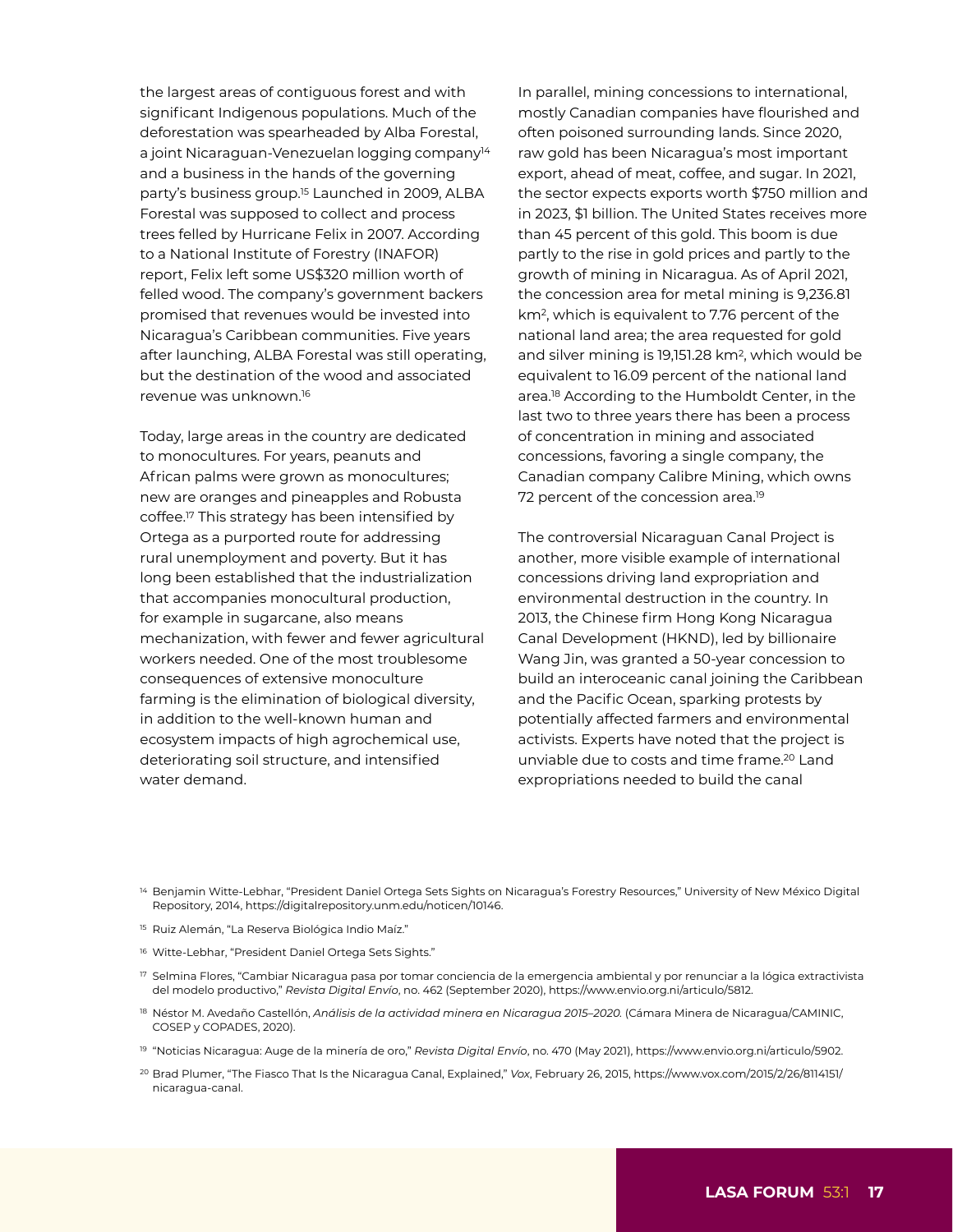could impact up to 30,000 farmers.21 Under the original agreement,<sup>22</sup> Wang's HKND group was to be handed complete rights to use the land, air, water, maritime spaces, and natural resources in the canal zone and beyond.23 The corporation would also be able to use assets from the Nicaraguan government and the country's central bank. Although the Nicaraguan government could have revoked the contract with the investor after seven years of inaction, it did not. It also did not revoke the controversial Canal Law 840, and instead inscribed into Nicaragua's constitution the state's power to grant concessions related to the interoceanic canal and therefore to grant the Chinese company the right to undertake whatever investment it wants.24 The company still exists on paper, and whoever takes possession of it could thus reclaim extensive rights over the Nicaraguan economy and land.25

Smallholder farmers, who face the increasing effects of climate change and a highly unequal land distribution, don't see any benefit from the current wave of resource extraction and concession. United States Agency for International Development data indicate that in 2011 the richest 9 percent of landowners held 56 percent of farmland in Nicaragua, while an estimated 38 percent of the rural population owned no land at all.26 As farming families struggle to survive, some reportedly leave their rural home communities, pushed out, to seek land elsewhere to farm for food. They used to join the agricultural frontier and prepare the land for the cattle ranchers who followed. However,

the frontier has reached the Atlantic Ocean and new settlements are no longer possible. Men and women struggle to feed their families in their home villages, and many have turned to temporary labor out-migration.

Our research in Somotillo in 2013–2014, in the country's northwest, uncovered the increasingly difficult climatic conditions faced by smallholder farmers. Somotillo is located within Central America's so-called dry corridor and experienced a significant negative trend in precipitation over the last 50 years. The result has been low harvests, crop loss, and widespread food insecurity for rural farming families. At the time of our research, progressive loss of access to land over the last three decades had resulted in smaller landholdings on average (and even farmers with no land), sometimes with contested or unclear titles. Farmers supplemented their holdings by renting or borrowing additional land. With little access to credit, men and women were making short trips to El Salvador to work as farmhands or domestic workers for cash to finance their farming back home. Others were able to organize longer, more distant trips, for example, to Costa Rica or even the US and Spain. We found that median landholdings in Somotillo were 3.2 hectares for nonmigrant families and 5.2 hectares for migrant families. Many families used migration earnings to make possible semisubsistence, small-scale agriculture, by using savings from their trips to purchase agricultural inputs and rent land. But even so, many remained food insecure.

- <sup>21</sup> John Perry, "Can a Coast-To-Coast Canal Solve Nicaragua's Poverty Problem?," *Thomson Reuters Foundation News*, December 1, 2017,<https://news.trust.org/item/20171201092333-6asue>; Ramón Villarreal Bello and José Adán Silva, "Canal no hay, lo que hay es expropiación de tierras, según campesinos," *Land Portal*, December 1, 2017, <https://landportal.org/pt/node/71166>.
- <sup>22</sup> Amnesty International, *Danger: Rights for Sale. The Interoceanic Grand Canal Project in Nicaragua and the Erosion of Human Rights* (London: Amnesty International, 2017).
- <sup>23</sup> Asamblea Nacional, "Ley N° 840: Ley especial para el desarrollo de infraestructura y transporte nicaragüense atingente a El Canal, zonas de libre comercio e infraestructuras asociadas", *La Gaceta*, Diario Oficial (110), June 14, 2013.
- <sup>24</sup> Nicholas Müller, "Nicaragua's Chinese-Financed Canal Project Still in Limbo," *The Diplomat*, August 20, 2019, [https://thediplomat.](https://thediplomat.com/2019/08/nicaraguas-chinese-financed-canal-project-still-in-limbo/) [com/2019/08/nicaraguas-chinese-financed-canal-project-still-in-limbo/](https://thediplomat.com/2019/08/nicaraguas-chinese-financed-canal-project-still-in-limbo/); Amnesty International, *Danger: Rights for Sale*.
- <sup>25</sup> Raquel [Carvalho, "](https://www.scmp.com/author/raquel-carvalho)Activists Renew Calls for Controversial US\$50 Billion Nicaragua Canal Project to Be Cancelled as Chinese Tycoon's Cash Runs Dry," *South China Morning Post*, June 30, 2019, [https://www.scmp.com/week-asia/geopolitics/article/3016639/activists](https://www.scmp.com/week-asia/geopolitics/article/3016639/activists-renew-calls-controversial-us50-billion-nicaragua)[renew-calls-controversial-us50-billion-nicaragua](https://www.scmp.com/week-asia/geopolitics/article/3016639/activists-renew-calls-controversial-us50-billion-nicaragua).
- <sup>26</sup> U.S. Agency for International Development, *USAID Country Profile: Property Rights and Resources Governance, Nicaragua* (Washington, DC: USAID, 2011).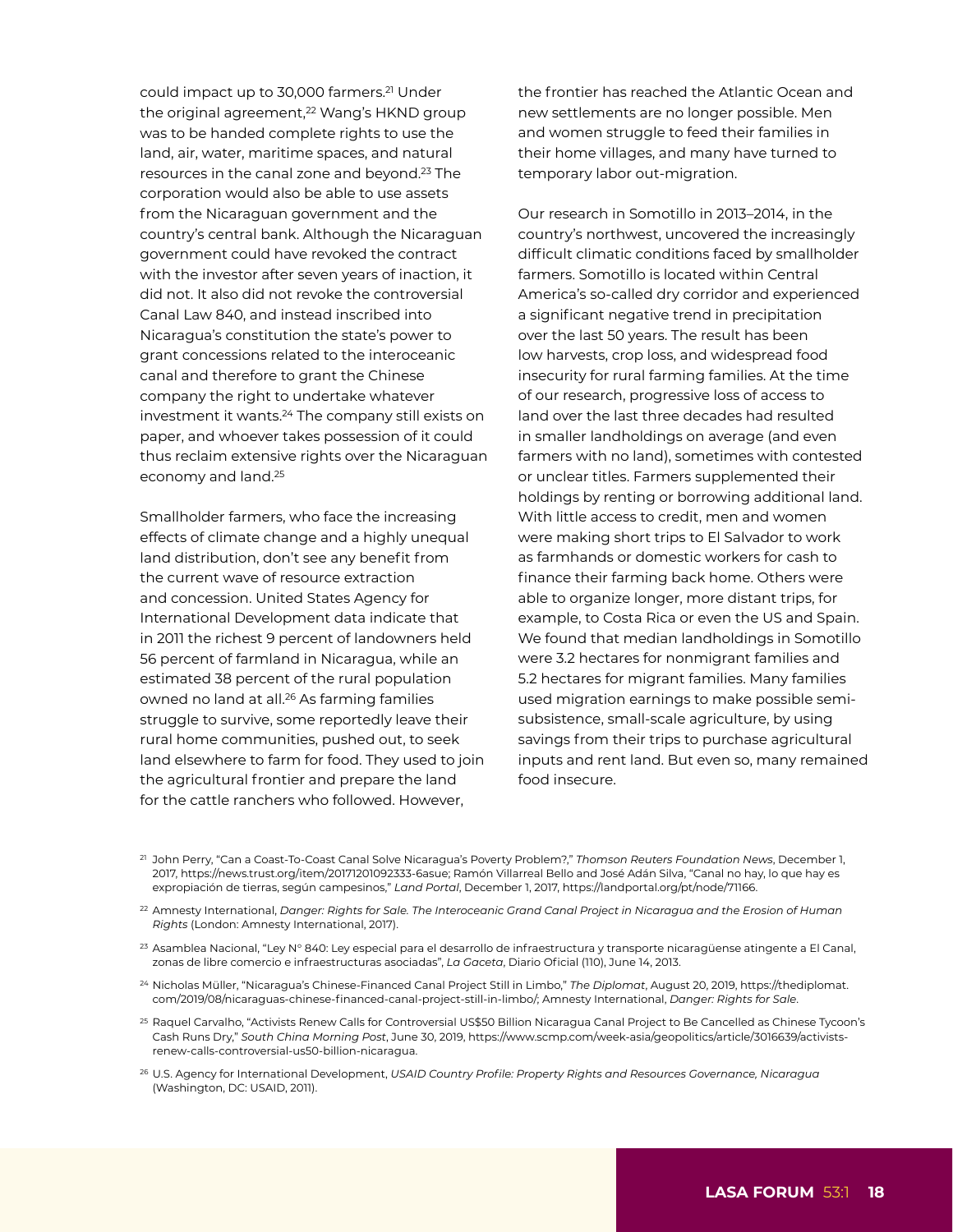Over recent years, a substantial part of migration streams out of Nicaragua have been directed towards wealthier southern countries like Costa Rica and Panama, but also toward El Salvador, Guatemala, and Honduras, given the geographical proximity that makes the journey financially accessible from the country's north and enables regular return to migrants' home villages. The number of emigrants from Nicaragua has risen since the 1990s, but as a percentage of the country's population, outmigration was relatively steady at around 10 percent through 2019.27 In addition, according to data from the World Bank, personal remittances received as a percent of Nicaraguan GDP increased substantially over the last three decades.28 It was 0.56 percent of GDP in 1992, 6.27 percent in 2000, 9.42 percent in 2010, and 14.70 percent in 2020. This increasing percentage reflects an increasing reliance of the population on remittances from out-migration, while natural resource extraction has been expanding.



According to the United Nations High Commissioner for Refugees, since 2018, when state violence increased, some additional 108,000 Nicaraguans have been forced to leave the country, of whom 85,000 have sought refuge in Costa Rica.29 Social protests have been criminalized through arbitrary arrests, the filing of criminal charges, threats, harassment, and attacks against people identified as opponents of the government. According to a report from 2019 by the Inter-American Commission on Human Rights, the increase in the number of people leaving Nicaragua for Costa Rica between April and October 2018 is directly related to state repression.30 But Nicaraguans also try fleeing to the United States, and the BBC has noted that the number of Nicaraguan migrants coming to the US has surged in recent months.<sup>31</sup> In 2021, preliminary reports suggest that migration out of Nicaragua has increased significantly and that, for the first time, the United States, and not neighboring countries, is becoming a primary destination for Nicaraguans. Data about expulsion from the US-Mexico border show that nearly 50,000 Nicaraguans were deported from the border in 2021, more than triple the number the year before. Political and economic instability are said to be driving this migration.32

Political ecology contributes to understanding the intersecting environmental and political factors that are driving people out of Nicaragua's rural communities and are impacting communities and landscapes in sending

- <sup>27</sup> "Nicaragua: Emigrantes totales," *Expansión*, [Datosmacro.com](http://Datosmacro.com), [https://datosmacro.expansion.com/demografia/migracion/](https://datosmacro.expansion.com/demografia/migracion/emigracion/nicaragua?anio=2019%23geo0) [emigracion/nicaragua?anio=2019#geo0](https://datosmacro.expansion.com/demografia/migracion/emigracion/nicaragua?anio=2019%23geo0) (accessed November 12, 2021).
- <sup>28</sup> Banco Mundial, "Nicaragua: Transferencias personales y remuneración de empleados, recibidos," Banco Mundial, Indicadores del Desarrollo Mundial, October 28, 2021, [https://datos.bancomundial.org/indicator/BX.TRF.PWKR.CD.DT?locations=NI;](https://datos.bancomundial.org/indicator/BX.TRF.PWKR.CD.DT?locations=NI) Banco Mundial, "Nicaragua: Remesas de trabajadores y compensación de empleados, recibidas," Banco Mundial, Indicadores del Desarrollo Mundial, October 28, 2021, <https://datos.bancomundial.org/indicator/BX.TRF.PWKR.DT.GD.ZS?locations=NI>.
- <sup>29</sup> "La caravana silenciosa de migrantes nicaragüenses," *Expediente Público*, July 15, 2021, [https://www.expedientepublico.org/la](https://www.expedientepublico.org/la-caravana-silenciosa-de-migrantes-nicaraguenses/)[caravana-silenciosa-de-migrantes-nicaraguenses/](https://www.expedientepublico.org/la-caravana-silenciosa-de-migrantes-nicaraguenses/).
- <sup>30</sup> Comisión Interamericana de Derechos Humanos (CIDH), *Migración forzada de personas nicaragüenses a Costa Rica*, OAS/Ser.L/V/ II. Doc. 150, 2019,<https://www.oas.org/es/cidh/informes/pdfs/MigracionForzada-Nicaragua-CostaRica.pdf>.
- <sup>31</sup> "Costa Rica contempla la posibilidad de que las elecciones de Nicaragua puedan generar una migración más intensa," *Europa Press*, November 6, 2021, [https://www.europapress.es/internacional/noticia-costa-rica-contempla-posibilidad-elecciones-nicaragua](https://www.europapress.es/internacional/noticia-costa-rica-contempla-posibilidad-elecciones-nicaragua-puedan-generar-migracion-mas-intensa-20211106110054.html)[puedan-generar-migracion-mas-intensa-20211106110054.html](https://www.europapress.es/internacional/noticia-costa-rica-contempla-posibilidad-elecciones-nicaragua-puedan-generar-migracion-mas-intensa-20211106110054.html).
- <sup>32</sup> Adam Isacson, "Weekly U.S.-Mexico Border Update: 2021 Migration Numbers, Caravan in Chiapas, Remain in Mexico, CBP Facebook Group," *WOLA,* October 30, 2021, [https://www.wola.org/2021/10/weekly-weekly-u-s-mexico-border-update-2021-migration-numbers](https://www.wola.org/2021/10/weekly-weekly-u-s-mexico-border-update-2021-migration-numbers-caravan-in-chiapas-remain-in-mexico-cbp-facebook-group)[caravan-in-chiapas-remain-in-mexico-cbp-facebook-group](https://www.wola.org/2021/10/weekly-weekly-u-s-mexico-border-update-2021-migration-numbers-caravan-in-chiapas-remain-in-mexico-cbp-facebook-group).